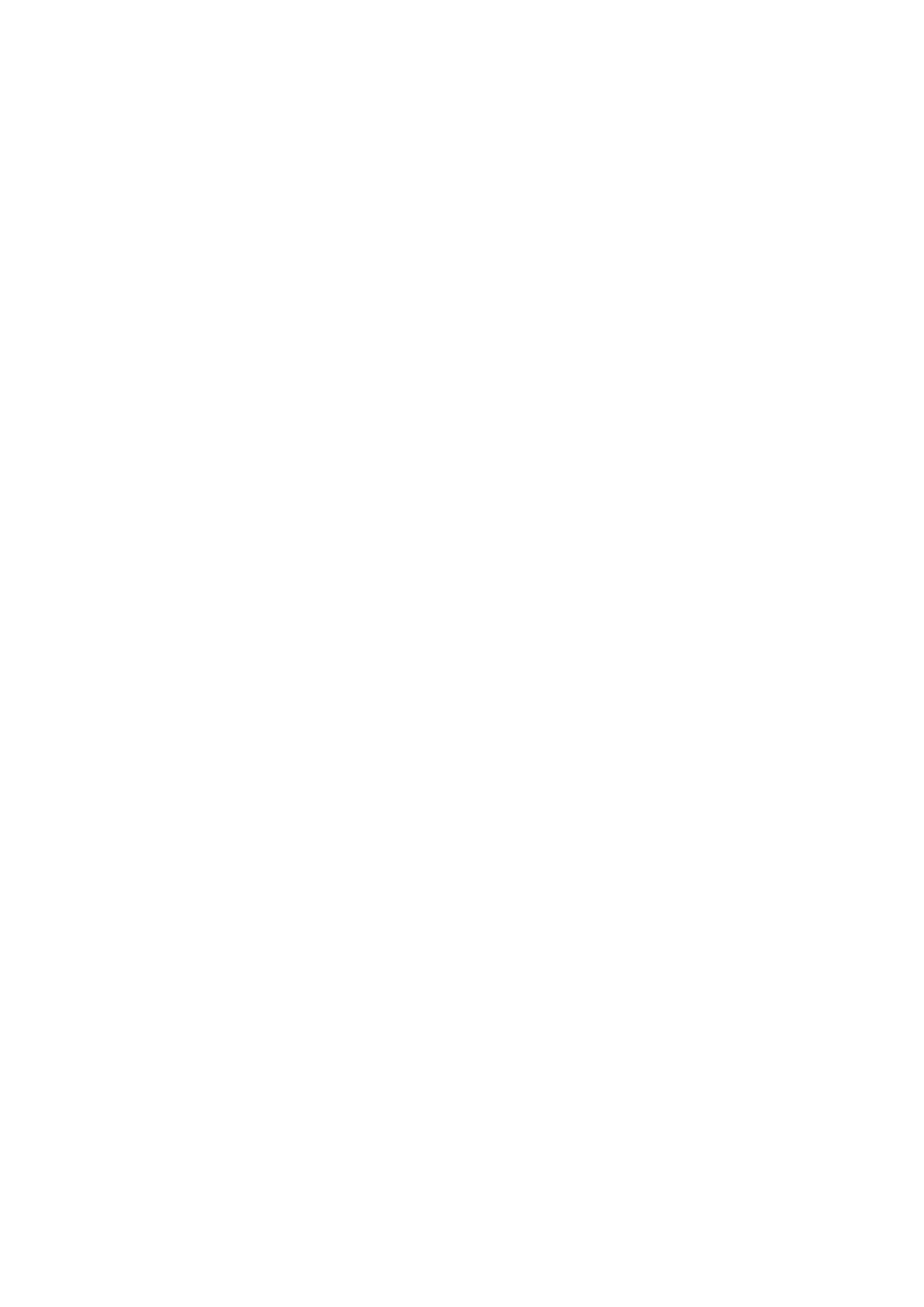Therefore, to reduce and minimise the water scarcity consequences, the use of rainwater as a reliable alternative has been taken into consideration [2]. Globally, rainwater has been used to provide a portable and non-portable source of water by a system called rainwater harvesting. Rainwater harvesting system (RWH) is also called a rainwater collection system. The water is used for non-potable uses such as to irrigate landscape, toilet flushing, and car-washing.

Rainwater harvesting has been introduced since March 2006 by the Ministry of Housing and Local Government (MHLG) and made it compulsory to install the RWHS in buildings such as bungalows, factories, and institutions. Unfortunately, the uses of RWH among the community are still low due to the complexity of the system as it depends on several factors. In addition, the installation cost of a rainwater storage system on the market is relatively high depending on the size and the complexity of the system, which sometimes need the help of experts. Thus, concerning this problem, a guidebook to install the basic of RWHS was produced.

The aim of this project is basically to expose the implementation of RWH to the community. Specifically, a manual on RWHS with detailed guidance to help expedite the design and installation process was provided with an example design for Nursery Building (Bangunan Tapak Semaian G10), UTHM. The complete design and the materials were developed by referring to the Drainage and Irrigation Department (DID) and NAHRIM Technical Guide No 2 in the Urban Stormwater Management Manual for Malaysia MSMA (2012): The Design Guide for Rainwater Harvesting Systems (2014).

# **2. Materials and Methods**

#### 2.1 Study Area and Water Demand

This research involves a design of RWHS for Nursery Building UTHM, as shown in Figure 1. It is to minimize the water consumption from the water supply and reduce water bills of non-potable water usages as about 90% of water consumed is coming from piped water, which has become an issue of an increase of water volume usage from year to year (PPH UTHM,2019).



**Figure 1 Nursery Building (G10) UTHM**

Estimating water demand depends on the average usage per user and variety of use. According to (DID 2009) in MSMA Second Edition guideline (outdoor) for this study area as it aims to water 2000 plants. Thus, Table 1 is used to determine the rainwater demand for domestic application.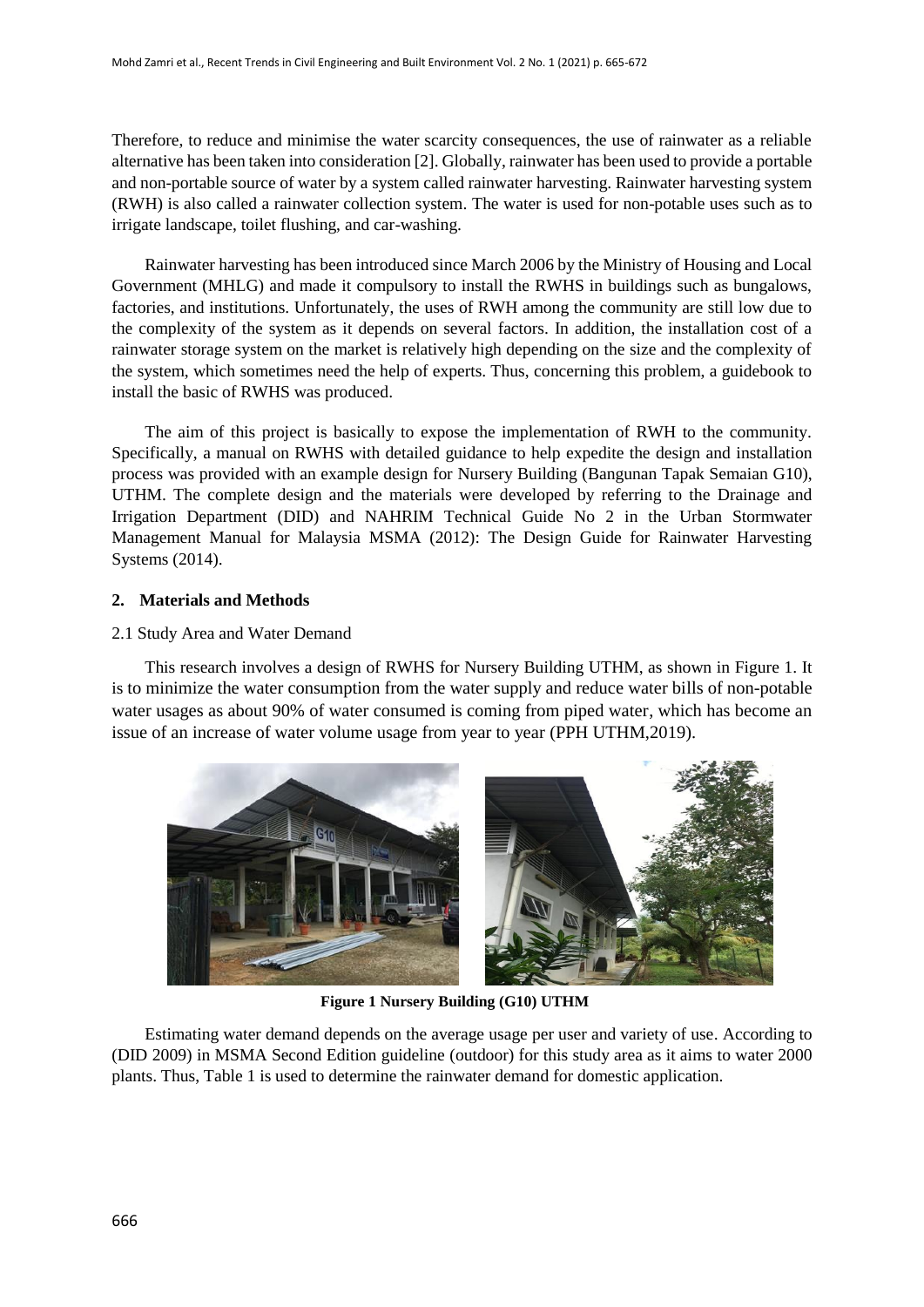| Use (Appliance)               | <b>Type</b>             | Average                 | <b>Average Total Rainwater</b> |
|-------------------------------|-------------------------|-------------------------|--------------------------------|
|                               |                         | <b>Consumption</b>      | <b>Demand</b>                  |
| A.Indoor                      |                         |                         |                                |
| Toilet                        | Single Flush            | 9 litres per flush      | 120 litres per day             |
|                               | Dual Flush              | 6 or 3 litres per flush | 40 litres per day              |
| <b>Washing Machine</b>        | Twin Tub<br>(Semi-auto) |                         | 40 litres per wash             |
|                               | <b>Front Loading</b>    |                         | 80 litres per wash             |
|                               | Top Loading             |                         | 170 litres per wash            |
| Dishwasher                    |                         |                         | 20-50 litres per load          |
| General Cleaning              |                         | 10-20 litres per minute | 150 litres per day             |
| <b>B.Outdoor</b>              |                         |                         |                                |
| Sprinkler or Handheld Hose    |                         | 10-20 litres per minute | 1000 litres per day            |
| Drip System                   |                         |                         | 4 litres per hour              |
| <b>Hosing Paths/Driveways</b> |                         | 20 litres per minute    | 200 litres per wash            |
| Washing Car with a            |                         | 10-20 litres per minute | 100-300 litres per wash        |
| <b>Running Hose</b>           |                         |                         |                                |

#### **Table 1 Rainwater demand for domestic application (DID 2009)**

#### 2.2 RWHS Components

The construction involve the installation of RWH system components, which are the roof catchment, gutters, down the pipe, first flush pipe, and storage tank.

By determining the roof catchment area, it will eventually help to estimate the amount of rainwater that can be collected. The current study roof was found to be using a single slopping roof that is freely exposed to the wind. Thus, the roof catchment area  $(Ac)$  estimates, based on Figure 2 and Equation 1, which is given *Ac* is the roof catchment area draining to a downpipe (m²), Ah is the surface area, and  $Av$  is the vertical area.



**Figure 2 Single slope roofing freely exposed to the wind (NAHRIM 2014)**

$$
Ac = Ah + \frac{Av}{2} \qquad \text{Eq. 1}
$$

Gutters are the first part of the rainwater transportation system that transfers the rain from the roof to the tank. Gutters' design and installation affect both the quantity and quality of rainwater collected and the maintenance required. The gutter can be designed either in rectangular, eaves, or circular. Table 2 is used to determine the width and depth of gutters and also the downpipe size. The downpipes can be either circular or rectangular. Thus, the downpipe size was the same for a given roof catchment area regardless of the slope of the eaves gutter.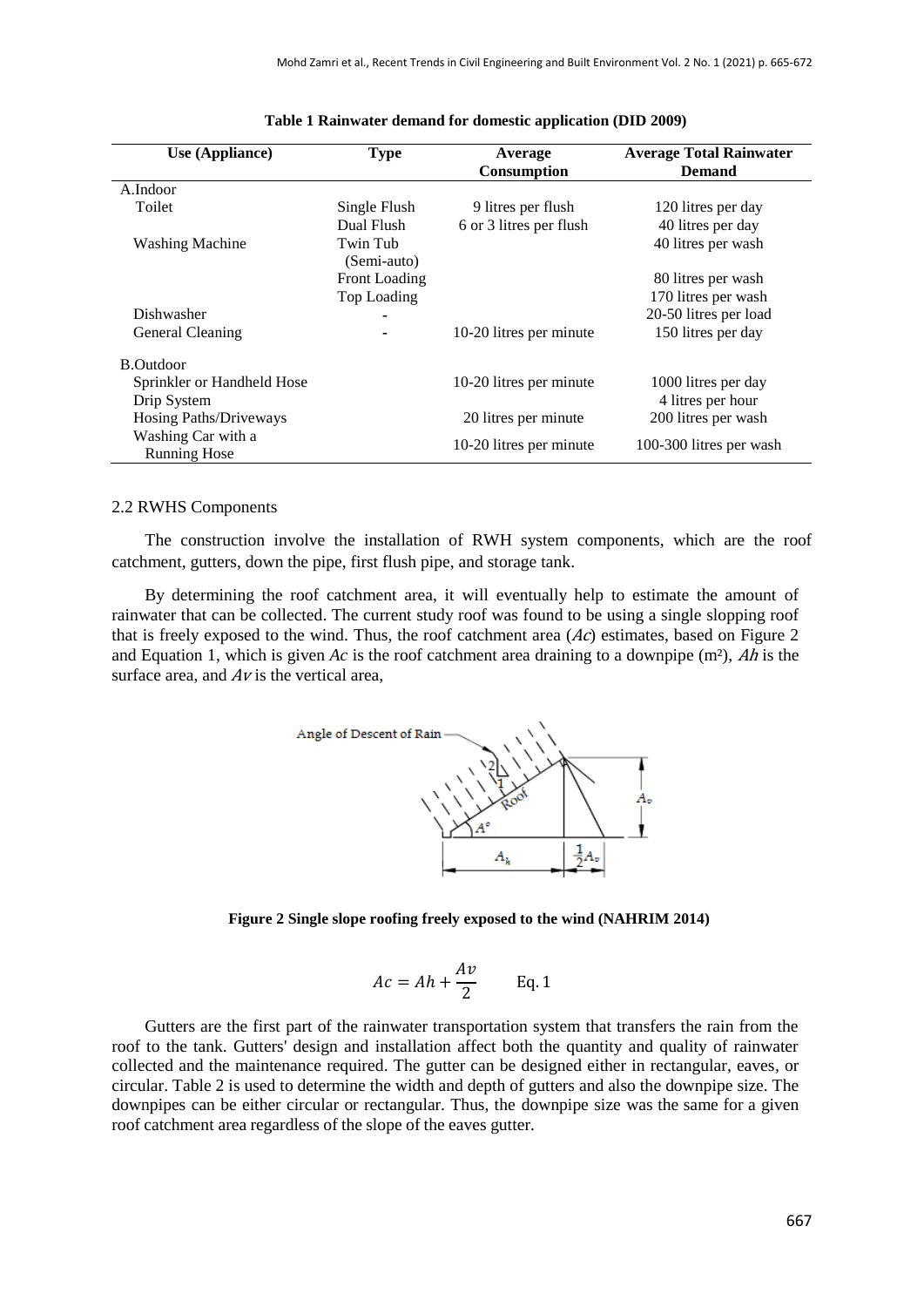| Roof area $(m^2)$<br>served by one<br>gutter | Gutter width (mm) | Minimum diameter of<br>downpipe (mm) |
|----------------------------------------------|-------------------|--------------------------------------|
| 17                                           | 60                | 40                                   |
| 25                                           | 70                | 50                                   |
| 34                                           | 80                | 50                                   |
| 46                                           | 90                | 63                                   |
| 66                                           | 100               | 63                                   |
| 128                                          | 125               | 75                                   |
| 208                                          | 150               | 90                                   |

**Table 2 Required Size of Downpipe for Eaves Gutter (DID 2012)**

A first flush rainwater diverter served to prevent the first few litres of rainwater from reaching the water tank containing roof contaminants. It was also called a roof washer. The firsts flush is completed with a robust ball and seat system-a simple automatic system that does not rely on manual or mechanical parts. As the water level in the diverter chamber rises, the ball floats, and the ball rests on a seat inside the diverter chamber. Thus, once the chamber is full, it will prevent any further water from entering the diverter.

Two important factors need to be considered in designing first flush diverter (FFD): the volume of water that will be diverted, which is the surface area of the roof, and the level of contamination of the roof. Based on the Industry experience and field testing from DID (2009), the first flush volume can be calculated using Equations 2 and 3.

The required volume of diverted water = roof length  $(m) \times$  $(m^3)$ roof width  $(m) \times$  Eq. 2 First flush depth  $(m)$ 

pipe length  $(m)$  = required volume of diverted water  $\pi r^2$  Eq. 3

The storage tank's capacity is typically related to various factors such as the number of users, the purpose of water usage, the length of water shortage, the amount of rainfall, and the catchment area's capacity. As the water is used for watering 2000 plants, it is estimated that everyday, about 1hour usages in duration. The tank size for Malaysia is 1 m<sup>3</sup> for the roof area of 100 m<sup>2</sup> regardless of location. It is equivalent to storing 10 mm of rainfall with a roof area of 100 m<sup>2</sup>. Thus, the tank size  $(S_t)$  can be estimated using Equation 4 with rooftop catchment area (Ar).

$$
S_{t} = 0.01Ar \qquad \text{Eq. 4}
$$

#### **3. Results and Discussion**

The calculation of water requirements and the RWHS component's design is calculated based on the study area. Hence, with this, a guideline is produced.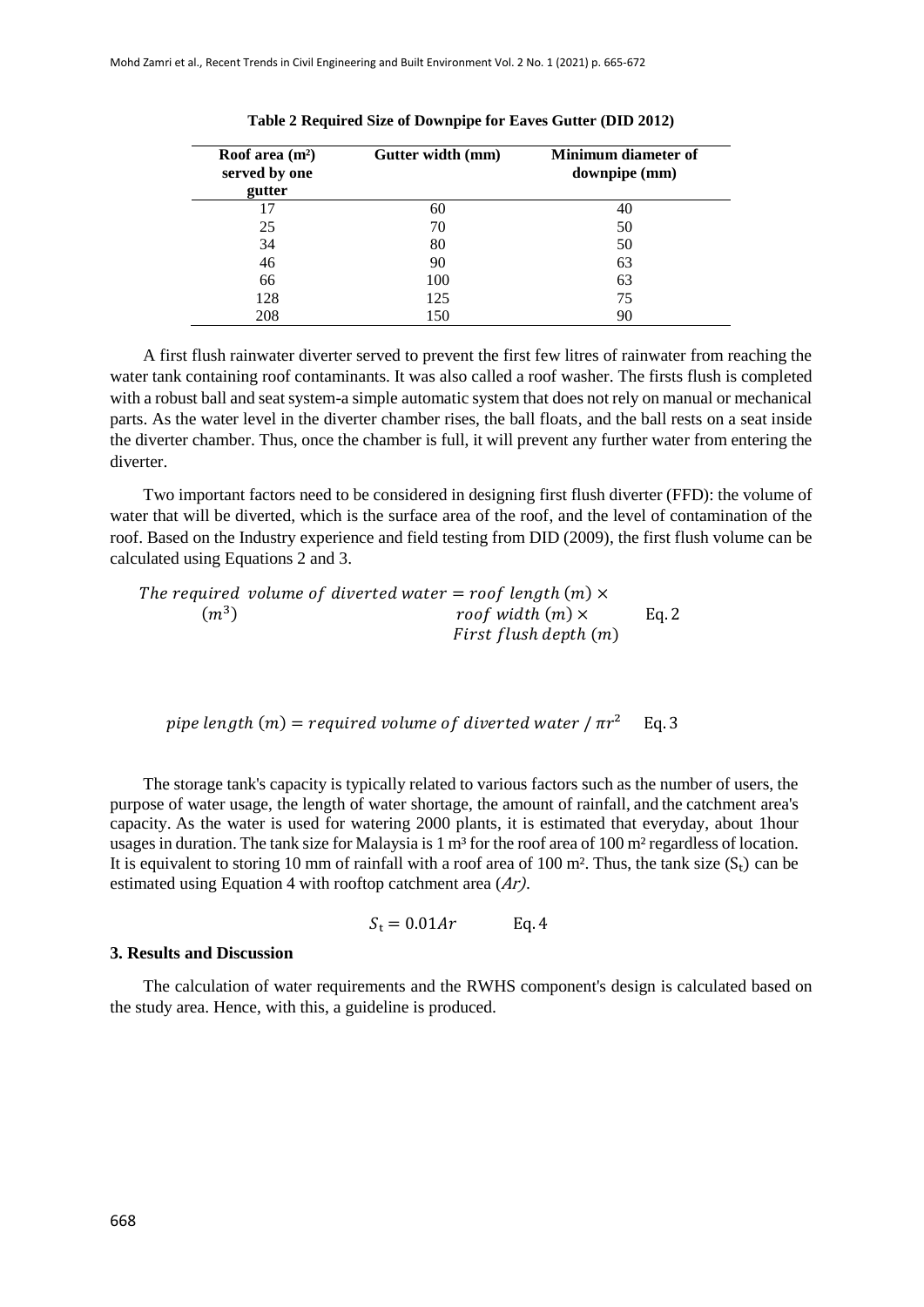#### 3.1 Water Demand Design

For this present study area, the calculation was chosen for garden hose with average total water used was 1000 L per hour. Therefore, assume a 1-hour duration of water usages every day,

> Total usage per day (Outdoor) = 1000 L per hour  $\times$  1 hour  $\times$  1 days  $= 1000 L per days$

3.2 Rainwater Harvesting System Design

The rooftop's surface area is the area that catches the rainfall, while the catchment area is the total sum of the plan and vertical areas of the rooftop. The layout plan view of the design system is shown in Figure 3.



**Figure 3 Layout plan for the RWHS**

Total catchment area  $A_v$ 2  $= 273 m^2 + \frac{10.5}{2}$  $\frac{3.5}{2}m^2$  $= 278.25$  m<sup>2</sup> Total catchment area  $A_v$ 2 Actual roof Extension roof

$$
= 52 m2 + \frac{6.5}{2} m2
$$

$$
= 55.25 m2
$$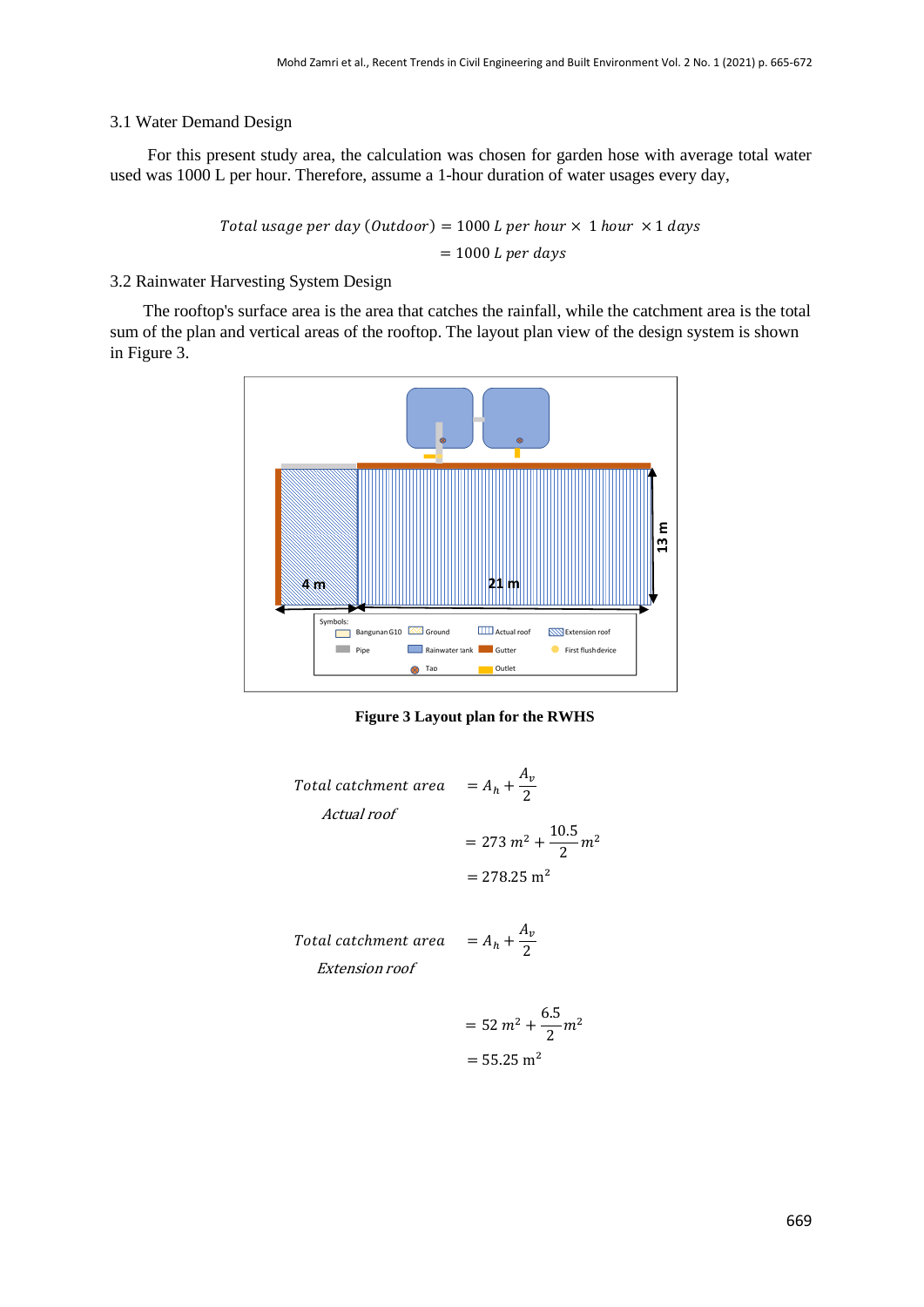The calculated catchment areas were 278.25 m<sup>2</sup> and 55.25 m<sup>2</sup> for the actual roof and extension roof, respectively. In accordance with NAHRIM (2014), the width of the gutter is always of the depth of the gutter so,

Depth of gutter (mm) 
$$
= \frac{Gutter width}{2}
$$
  
\nActual roof 
$$
= \frac{150}{2}
$$
  
\n= 75 mm  
\nDepth of gutter (mm) 
$$
= \frac{Gutter width}{2}
$$
  
\nExtension roof 
$$
= \frac{100}{2}
$$
  
\n= 50 mm

As suggested in MSMA (2012), the first flush diverter needs to be installed with the appropriate volume. The volume is different based on the catchment area. Then,

|               | Required volume of diverted water, $m^3 = R$ oof length $\times$ Roof width |  |
|---------------|-----------------------------------------------------------------------------|--|
| (Actual roof) | $\times$ First flush depth                                                  |  |
|               | $= 21m \times 13m \times (0.0005)$                                          |  |
|               | $= 0.1365 m^3$ or 136.5L                                                    |  |

|                  | Required volume of diverted water, $m^3$ = Roof length $\times$ Roof width |  |
|------------------|----------------------------------------------------------------------------|--|
| (Extension roof) | $\times$ First flush depth                                                 |  |
|                  | $= 13m \times 4m \times (0.0005)$                                          |  |
|                  | $= 0.026 m^3$ or 26L                                                       |  |

Pipe length (actual roof) = Required volume of diverted water  $/\pi r^2$  $= 0.1365 \frac{m^3}{(3.14 \times 0.075 \times 0.075)} \frac{m^2}{m^2}$  $= 7.7 \approx 8 m length$ 

Pipe length (extension roof) = Required volume of diverted water  $/\pi r^2$  $= 0.026$   $m^3$  / (3.14  $\times$  0.05  $\times$  0.05)  $m^2$  $= 3.3 \approx 3$  m length

The most important part of the RWH system is the rainwater storage tank. It is, therefore, necessary to determine its optimum size. The hydrological output of the tank of rainwater is connected to the size of the catchment and the demand for the system and calculated as follows

$$
St = 0.01Ar
$$

$$
= 0.01 (333.5 m3)
$$

$$
= 3.34 m3 \approx 3 m3
$$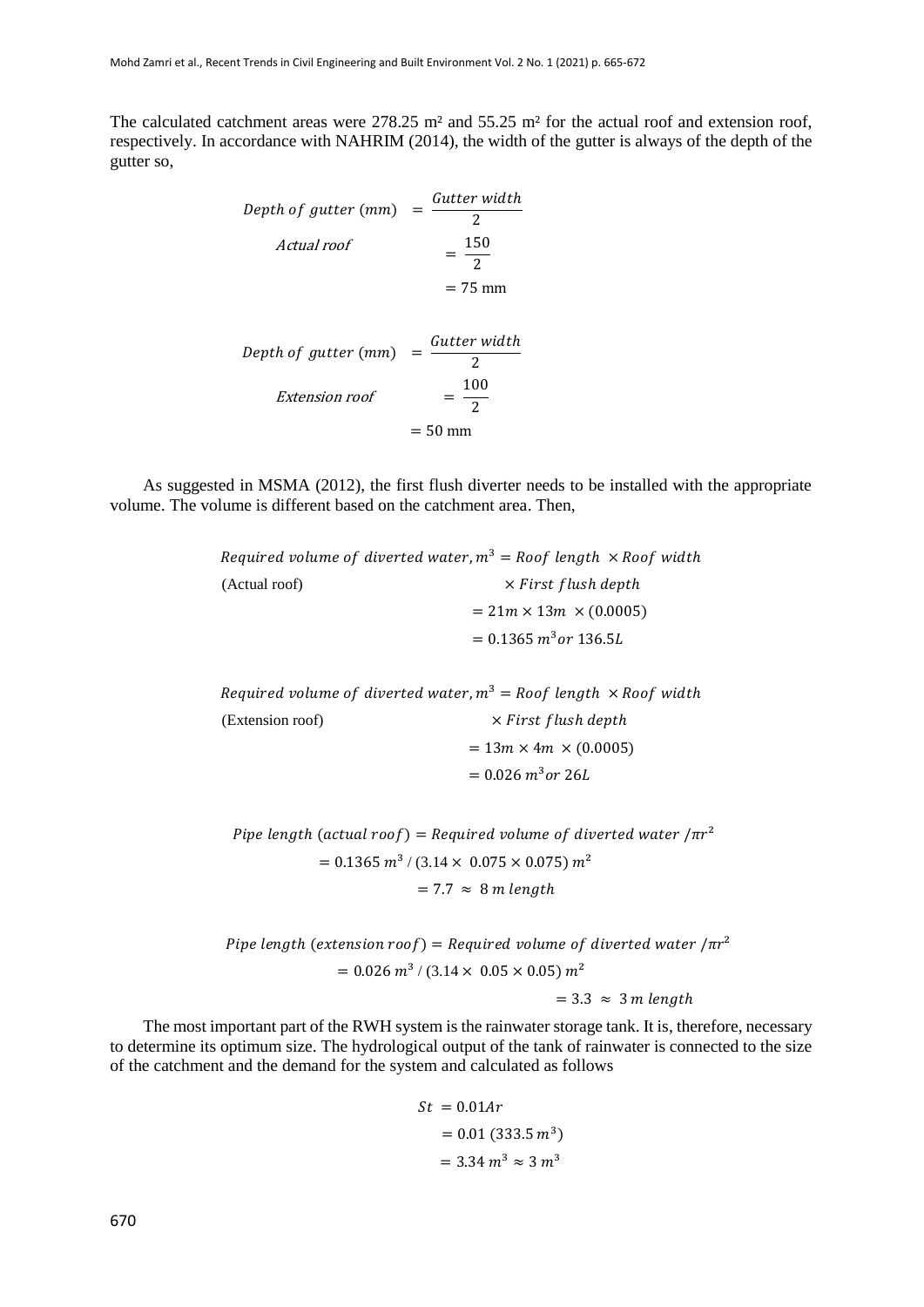#### 3.3 RWH Guidelines

The RWH manual consists of general steps in building and design a RWHS component specifically in Malaysia. By referring to NAHRIM (2014) and MSMA (2012), this guidebook is produced to assists the public with this technique. This guideline consists of water storage tank, existing gutter and main pipe, first flush diverter, and some connector pipes to build the complete system. The content of the manual is shown in Figure 4.



**Figure 4 RWH Manual** 

# **4. Conclusion**

At the end of the research, it can be concluded that the guideline is only suitable for the design of RWHS in Malaysia. Besides, it is also proven that it is a practicable manual as the results on designing the components of RWH is almost the same as in real-life practice. These self-reliant RWHS guidelines containing the details of the water storage tank design, first flush diverter, existing gutter, and the main pipe will help the users design and assemble their own RWHS. In addition to that, RWHS also has many advantages. These includes reducing water bills, reduces flood and erosion, and even reduces demand for groundwater. Thus, this contributes to the good and benefits to individuals, communities, and nations. Finally, with the help of this guidebook, an affordable and economic RWHS surely can be built.

# **Acknowledgement**

This research was made possible by funding from research grant number K335 provided by the Ministry of Higher Education, Malaysia. The authors would also like to thank the Faculty of Civil Engineering and Built Environment, Universiti Tun Hussein Onn Malaysia, for its support.